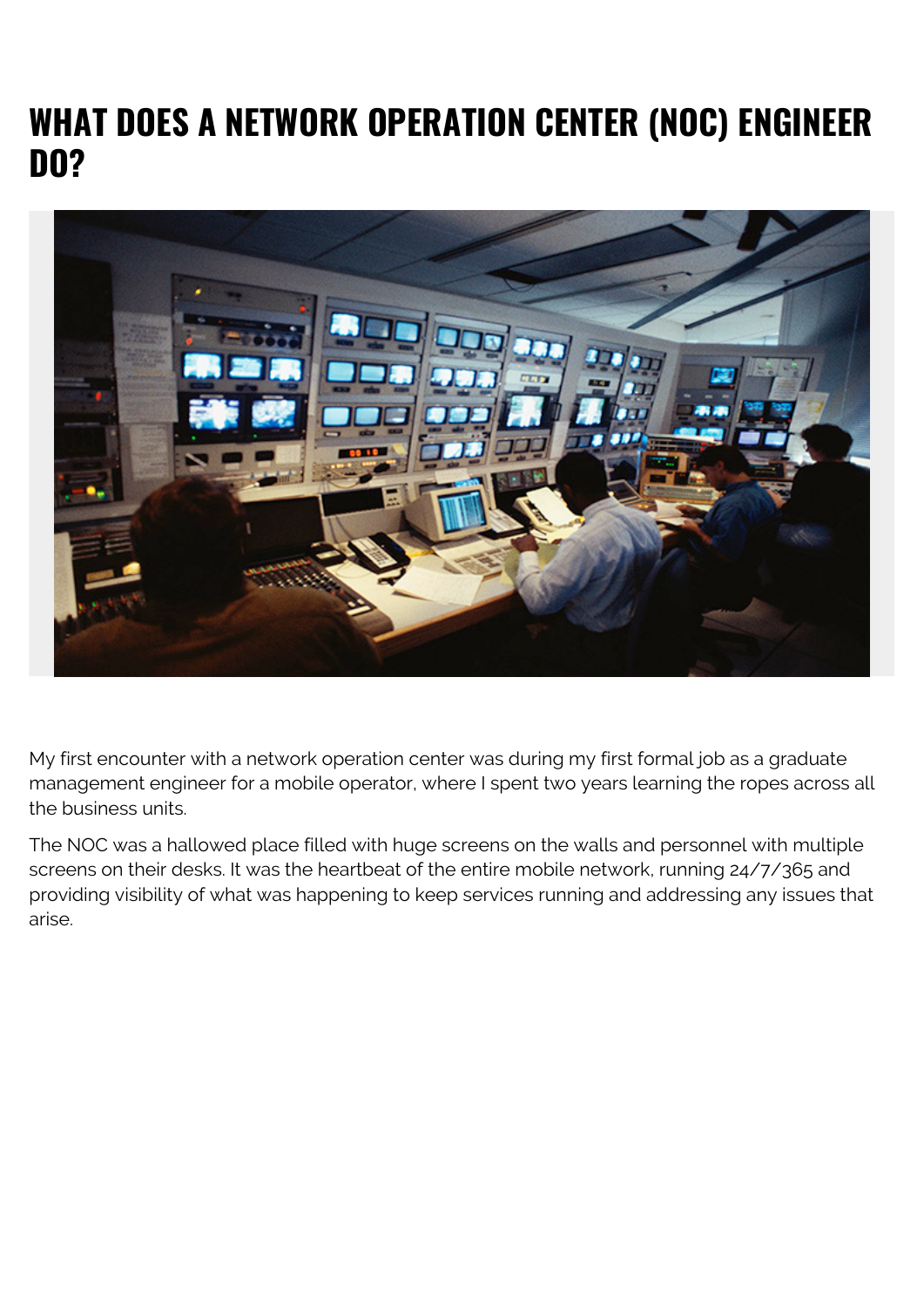

Network Operations Center ([Source](https://blogs.bmc.com/corporate/customer-experience-program.html))

I spent a week there including a night shift, and for the next few years worked closely with the NOC team due to their critical role in **ITSM**. As a consultant, I have visited quite a number of NOCs and even had the privilege of helping an ISP set up one, so I have intimate knowledge on what is expected from anyone working there.

## **Functions of a NOC Engineer**

The NOC engineer monitors and executes the daily operational activities needed to manage  $II$ [services](https://blogs.bmc.com/blogs/it-service/) and the [supporting IT infrastructure.](https://blogs.bmc.com/blogs/it-infrastructure-management/) According to [Job Hero](https://www.jobhero.com/job-description/examples/data-systems-administration/noc-engineer), a NOC engineer monitors large computer networks and servers for problems from a central location or remotely. Typical activities for a NOC engineer include:

- Analyze events
- Perform troubleshooting and incident response on the systems
- Communicate with site technicians or third parties responsible for resolution
- Track issues through to resolution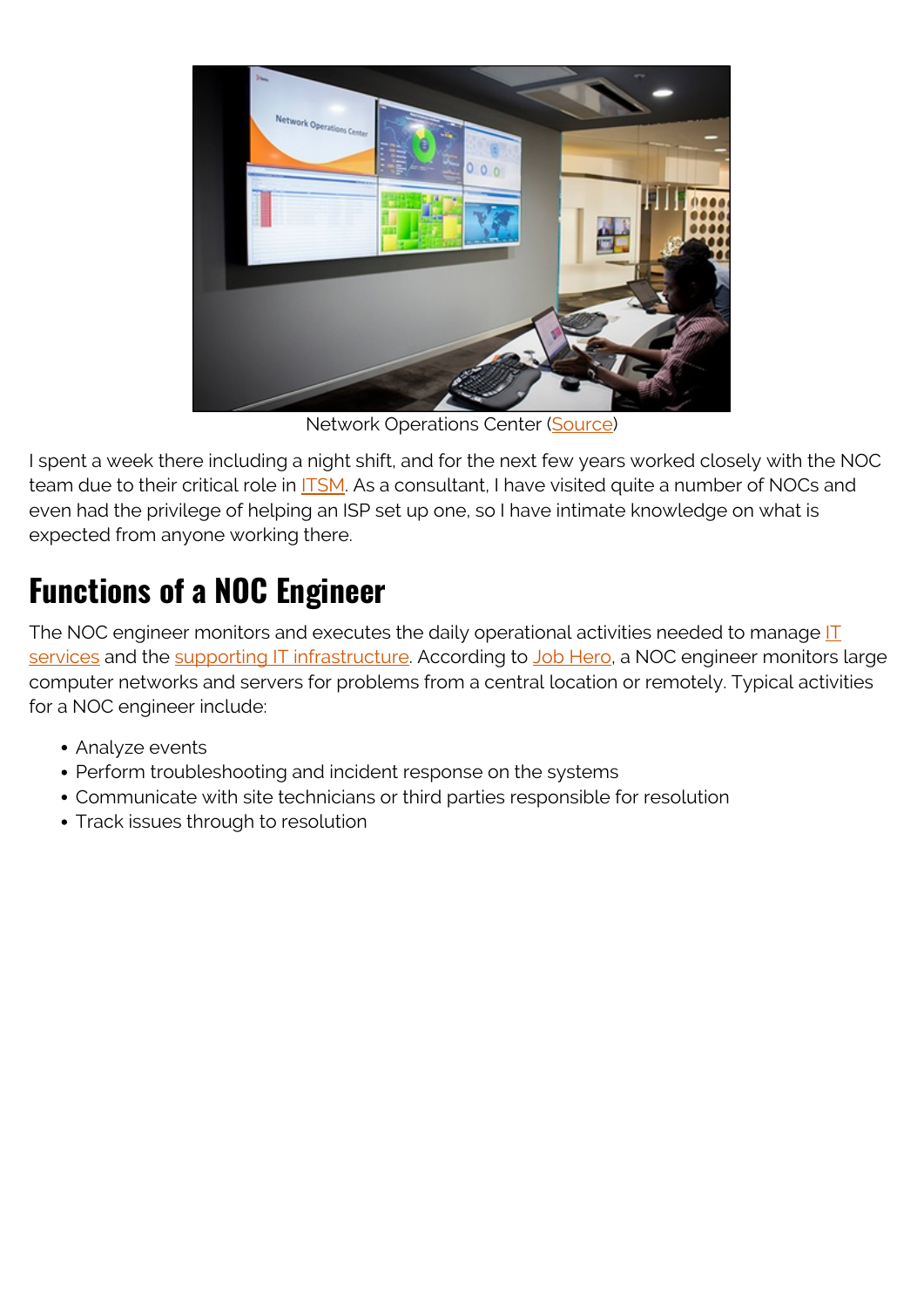# bmc



[Field Engineer](https://www.fieldengineer.com/skills/noc-engineer) defines four key

roles of the NOC Engineer:

- 1. **Monitor systems.** Using diversified tools to monitor performance and capability of computer systems.
- 2. **Troubleshoot problems.** Working to triage or troubleshoot the issues within their defined areas.
- 3. **Track issues.** Tracking and documenting all defects and resolutions in detail through a designated [ticketing system](https://blogs.bmc.com/blogs/it-ticketing-systems/).
- 4. **Report incidents.** Escalating complicated issues to management, other IT resources, third parties and/or vendors, as appropriate.

## **ITSM activities under a NOC Engineer**

Based on these activities, we can reference some of the  $\frac{|\mathsf{T}|}{4}$  practices to outline what the NOC Engineer's role involves. These include:

#### **Monitoring and Event Management**

The NOC engineer will be involved in both proactive and reactive monitoring of technology systems within their scope:

- Servers
- Network infrastructure
- Apps
- Databases
- Even data centers

[Monitoring](https://blogs.bmc.com/blogs/it-monitoring/) involves repeated observation to detect events and to ensure that the current status is known. The [event management](https://blogs.bmc.com/blogs/it-event-management/) part focuses on determining significance of events in order to trigger the appropriate response.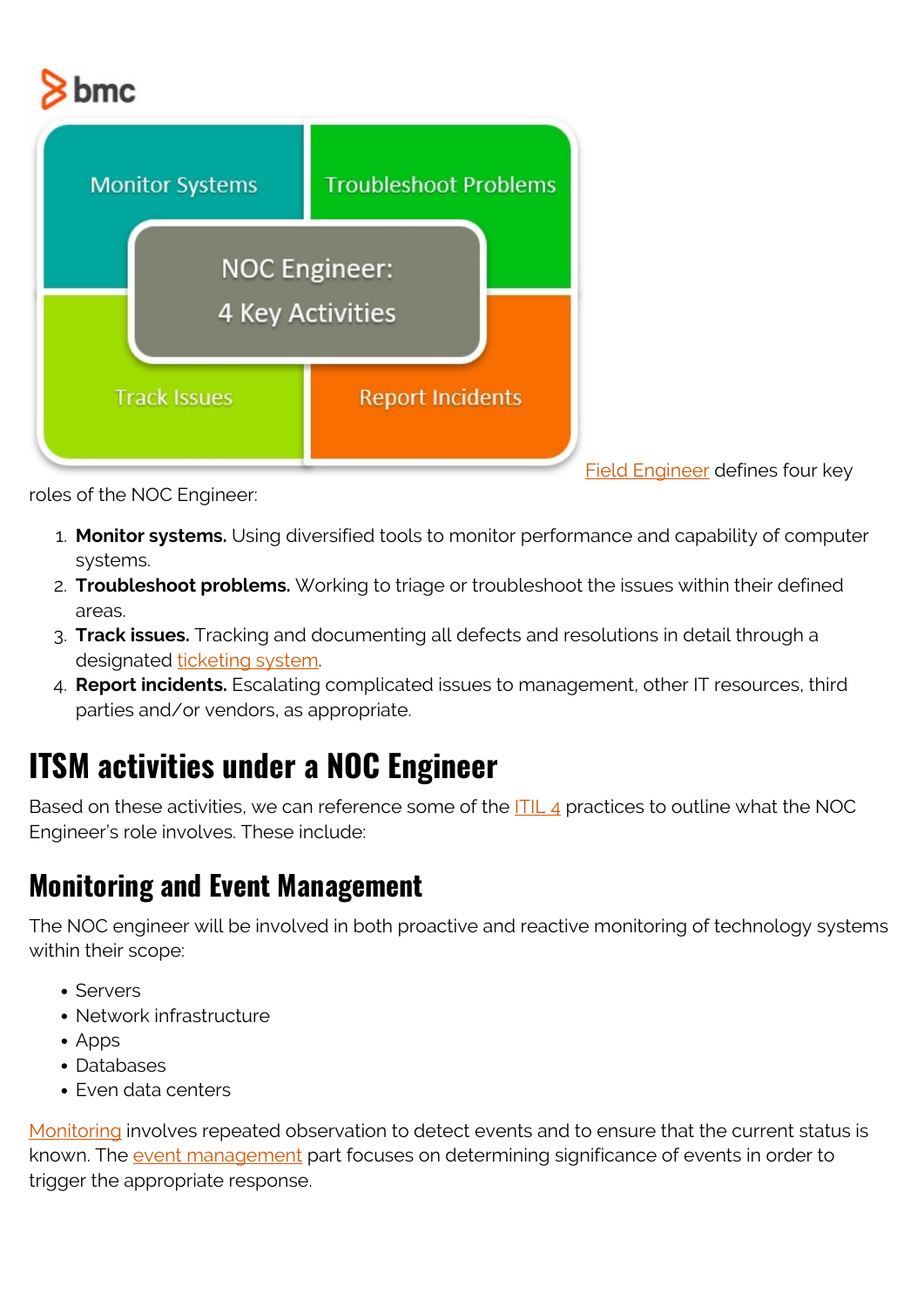#### **Incident Management**

The NOC engineer will be involved in first line [troubleshooting of incidents](https://blogs.bmc.com/blogs/incident-management/) arising from monitoring. During this activity, the NOC engineer will:

- Record incidents and correlate them with the events
- Apply appropriate workarounds
- Communicate and coordinate resolution with other support levels including third party partners and vendors.

#### **Problem Management**

To support [proactive problem management,](https://blogs.bmc.com/blogs/reactive-vs-proactive-problem-management/) the NOC engineer will correlate incidents with existing problems and also participate in identification of new problems. As workarounds and [known errors](https://blogs.bmc.com/blogs/known-error-database-an-introduction-to-kedbs/) are a huge part of the NOC engineer's work, they will work together with a problem analyst to identify and document these.

#### **Deployment Management**

To [manage deployments,](https://blogs.bmc.com/blogs/itil-release-deployment-management/) the NOC engineer will support planning and execution of changes in production environments especially deployment of new and changed features as well as patch management.

NOC engineers are an invaluable resource when it comes to identifying both positive and negative impact of changes post-deployment.

#### **Availability, Capacity, and Performance Management**

The NOC engineer will support these practices by:

- Proactive and reactive monitoring
- Providing information on components and services [availability,](https://blogs.bmc.com/blogs/service-availability-calculation-metrics/) [capacity](https://blogs.bmc.com/blogs/it-capacity-management-planning/), and performance metrics

#### **Service Continuity Management**

The NOC engineer will participate in:

- Routine activities, such as backing up and restoration of systems
- [Disaster recovery activities](https://blogs.bmc.com/blogs/disaster-recovery-planning/), such as executing system failover scripts

#### **Infrastructure and Platform Management**

The NOC engineer can be involved in installation and configuration of infrastructure and platforms (whether on-premise or cloud-hosted), where these activities have been defined as routine procedures.

#### **Information Security Management**

The NOC engineer can also be equipped with knowledge on identification and first line support for